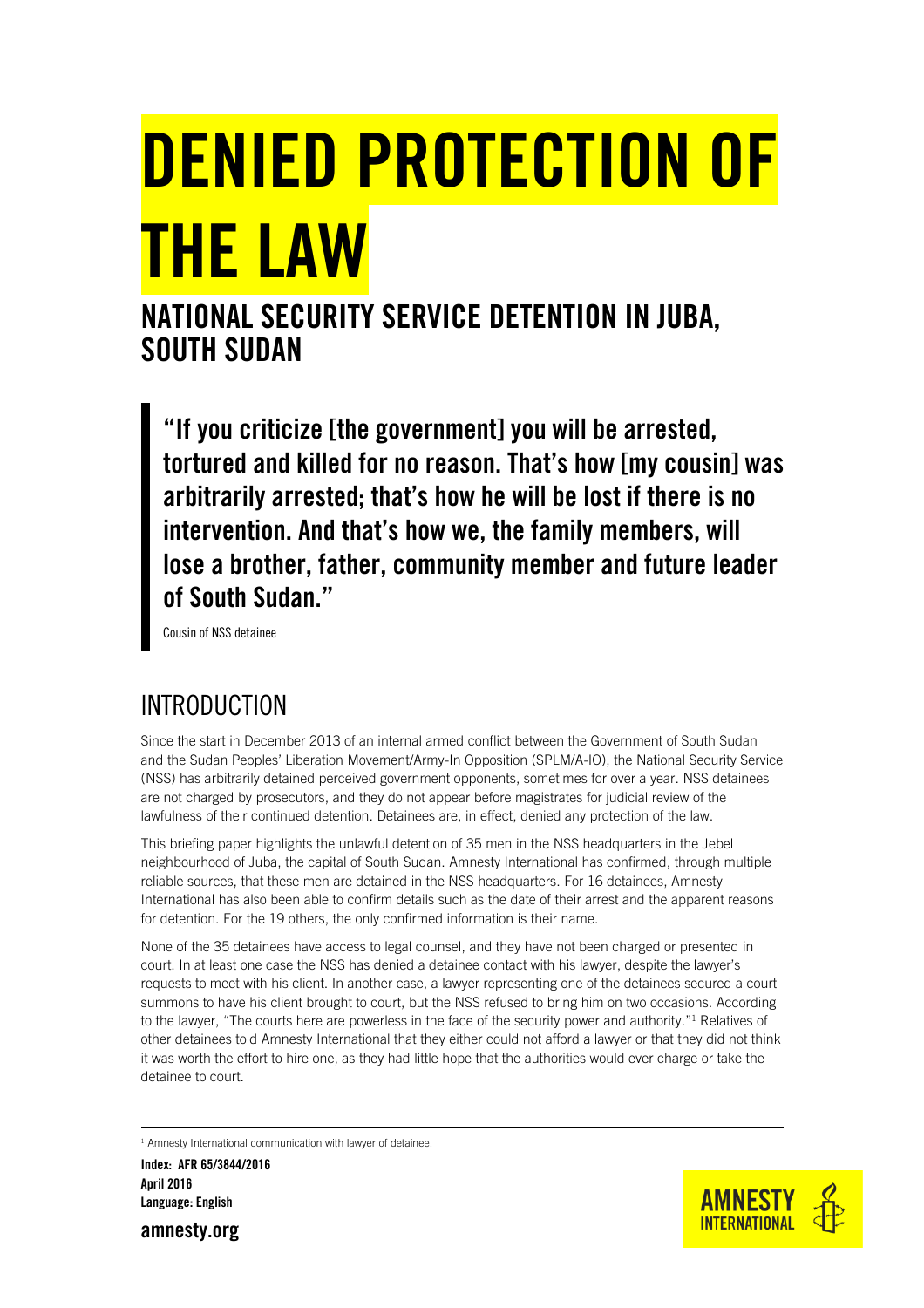Some of these detainees are held *incommunicado*, without any access to family members or the outside world. Where authorities have refused to acknowledge the deprivation of liberty or the whereabouts of a detained person, the detention may constitute an enforced disappearance. In a public discussion about government detentions held in Juba on 7 April 2016, the president's spokesperson reportedly denied that the government holds any political detainees, except Joseph Bangasi Bakosoro, the former governor of Western Equatoria state.<sup>2</sup>

Though the individuals detained in the NSS headquarters are mostly accused of supporting or contacting the SPLM/A-IO, or mobilizing others on their behalf, Amnesty International believes that some of the detentions are in fact triggered by other personal issues. In the words of one detainee's relative, "When the conflict broke out in December 2013, anybody in the government was at liberty to accuse his or her opponents. Many innocent South Sudanese were arrested just because of petty, petty personal grudges which were turned to be support of SPLM-IO. Many met their fate in cold-murder and disappeared in no man's hand."<sup>3</sup>

Conditions of detention are poor. Detainees are fed a monotonous diet, and sometimes eat only once a day. Without proper bedding, they sleep on the floor. They have little access to natural light. Some have been beaten, especially during interrogation or as punishment for breaking internal detention rules. They also do not have access to adequate medical care. Such conditions amount to ill-treatment. Amnesty International considers that the treatment could also amount to torture in some cases.

The 35 men named in this briefing represent just a small fraction of individuals who have been arbitrarily detained by the Government of South Sudan. Amnesty International believes that others are detained within the NSS headquarters in Jebel and in other NSS facilities. South Sudan's military has also engaged in arbitrary detentions.<sup>4</sup>

These arbitrary detentions have significantly impacted the lives both of those detained as well as their extended families. One detainee was on the verge of getting married when the NSS arrested him, and another missed the birth of his daughter. Many detainees have wives and children who relied on their incomes for school fees and basic needs, including housing and food. The cousin of one detainee said, "Now, his children are destitute. None of them are in school because there is no money."<sup>5</sup> One detainee is a university professor who was making an important contribution to educating South Sudanese youth.

Family members of some detainees have lost hope that they will ever see their relatives again. All relatives Amnesty International spoke with described the government's total failure to respect any basic criminal procedural safeguards as particularly distressing and frustrating. One detainee's father, who was able to see his son in detention said, "I told [the] NSS that if there are no charges, he should be released. They said they were investigating, investigating, investigating […] and if nothing is found he will be released. This was over one year ago, and there are still no written charges against him."<sup>6</sup>

Amnesty International calls on the NSS to immediately and unconditionally release all detainees who have not been charged, or charge them with a recognizable offence and bring them before a competent civilian judicial authority.

### DOMESTIC AND INTERNATIONAL LAW

The prolonged arbitrary detention of these 35 men violates both South Sudanese and international law. South Sudan's Transitional Constitution provides that "no person shall be subjected to arrest, detention, deprivation or restriction of his or her liberty except for specified reasons and in accordance with procedures prescribed by law."<sup>7</sup> According to the Constitution, anyone arrested should be promptly informed of the reasons for arrest and any charges against him or her, produced in court within 24 hours, and guaranteed

<sup>&</sup>lt;sup>2</sup> Amnesty International communication with three individuals present at the discussion, April 2015.

<sup>&</sup>lt;sup>3</sup> Amnesty International communication with cousin of NSS detainee, 14 April 2016.

<sup>4</sup> UNMISS, *The State of Human Rights in the Protracted Conflict in South Sudan*, December 2015, p. 31-33, available at:

[http://unmiss.unmissions.org/Portals/unmiss/Human%20Rights%20Reports/Human%20Rights%20Update%20Report%20of%204%20De](http://unmiss.unmissions.org/Portals/unmiss/Human%20Rights%20Reports/Human%20Rights%20Update%20Report%20of%204%20December%202015%20(final).pdf) [cember%202015%20\(final\).pdf](http://unmiss.unmissions.org/Portals/unmiss/Human%20Rights%20Reports/Human%20Rights%20Update%20Report%20of%204%20December%202015%20(final).pdf)

<sup>5</sup> Amnesty International interview with cousin of NSS detainee, 11 April 2016.

<sup>6</sup> Amnesty International interview with father of NSS detainee, 12 April 2016.

<sup>7</sup> Transitional Constitution, Art. 12. Even during a state of emergency, the prohibition against torture, and the right to litigation or the right to a fair trial cannot be suspended. Transitional Constitution, Art. 190 (a).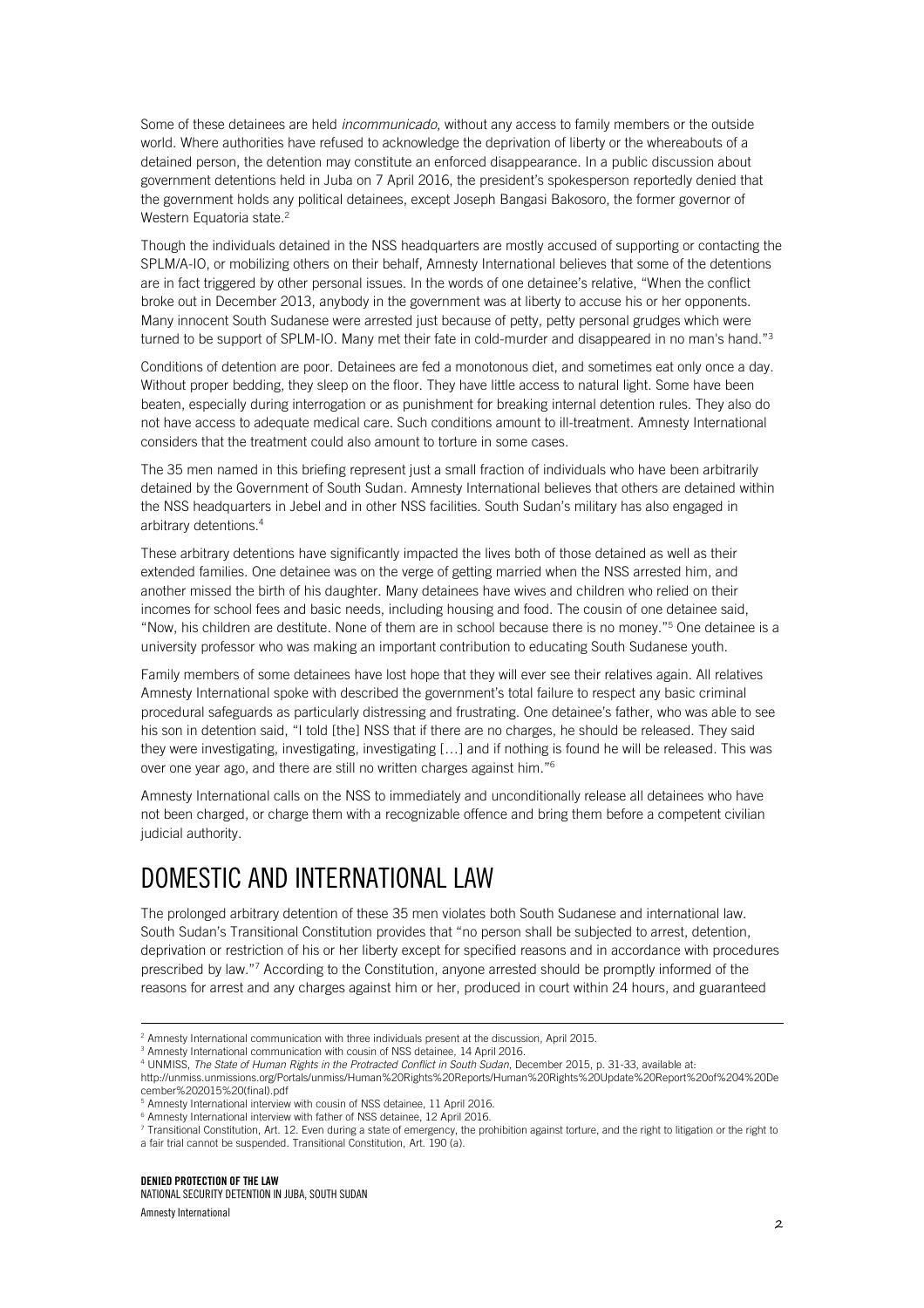the right to defend himself through a lawyer of his choice or have legal aid assigned to him by the government if he cannot afford a lawyer.<sup>8</sup> The National Security Service Act (NSS Act) itself provides that detainees must "be brought before a magistrate as soon as is reasonably practicable within 24 hours."<sup>9</sup>

International law provides similar procedural safeguards for individuals in detention, including the right to be charged within a reasonable period of time, to judicial review of the lawfulness of detention, to be tried within a reasonable period of time, and to access legal counsel. Enforced disappearance is a crime under international law which, if committed in the framework of an armed conflict, may amount to a war crime. If committed as part of a widespread or systematic attack, enforced disappearance may also constitute a crime against humanity.

Detainees also have the right to adequate food, medical care, and sanitation. Torture and cruel, inhuman or degrading treatment or punishment are prohibited under the Transitional Constitution as well as by the UN Convention against Torture and Other Cruel, Inhuman or Degrading Treatment or Punishment, which South Sudan acceded to in April 2015.

International law also requires the government to notify family members of the fate or whereabouts of all those deprived of liberty, and to allow access to family members. This is an important safeguard against both enforced disappearances, as well as against torture and other ill-treatment.

Nevertheless, the NSS Act of 2014 grants the NSS sweeping powers to arrest and detain, without ensuring adequate judicial oversight or safeguards against abuse. Despite the obligations of South Sudan under international law, the Act does not provide for basic human rights, such as detainees being held in official places of detention, the right to counsel or the right to be tried within a reasonable period of time. The law effectively gives a *carte blanche* to the NSS to continue and extend its longstanding pattern of arbitrary detentions with total impunity.

### ARRESTED IN CENTRAL EQUATORIA STATE



### **AYUME DADA**

Ayume Dada was arrested on 5 January 2015 in Juba, South Sudan. Following his arrest, he was held in a newly constructed NSS building in the area of Juba known as Juba town. After some months, he was transferred to the NSS building in the Jebel neighbourhood of Juba. He is accused of supporting the SPLM/A-IO, but has not been charged with any offence. He does not have access to legal counsel and has not been brought before a court. Ayume Dada's two wives travelled from outside of Juba to visit him in December 2015, but the NSS refused to let them see him. Ayume Dada has seven children.



ł

### **CHANDIGA FELIX**

Chandiga Felix was arrested in July 2014, in the Jebel Market area of Juba. He was working as a motorcycle driver. He spent some months in an NSS building in the area of Juba known as Juba town and was then transferred to the NSS headquarters in the Jebel neighbourhood of Juba. He does not have access to legal counsel and has not been presented in court. He has been denied contact with his family. He is married and has four children.

<sup>8</sup> Transitional Constitution, Art. 19.

<sup>&</sup>lt;sup>9</sup> National Security Service Act, Art. 54 (2).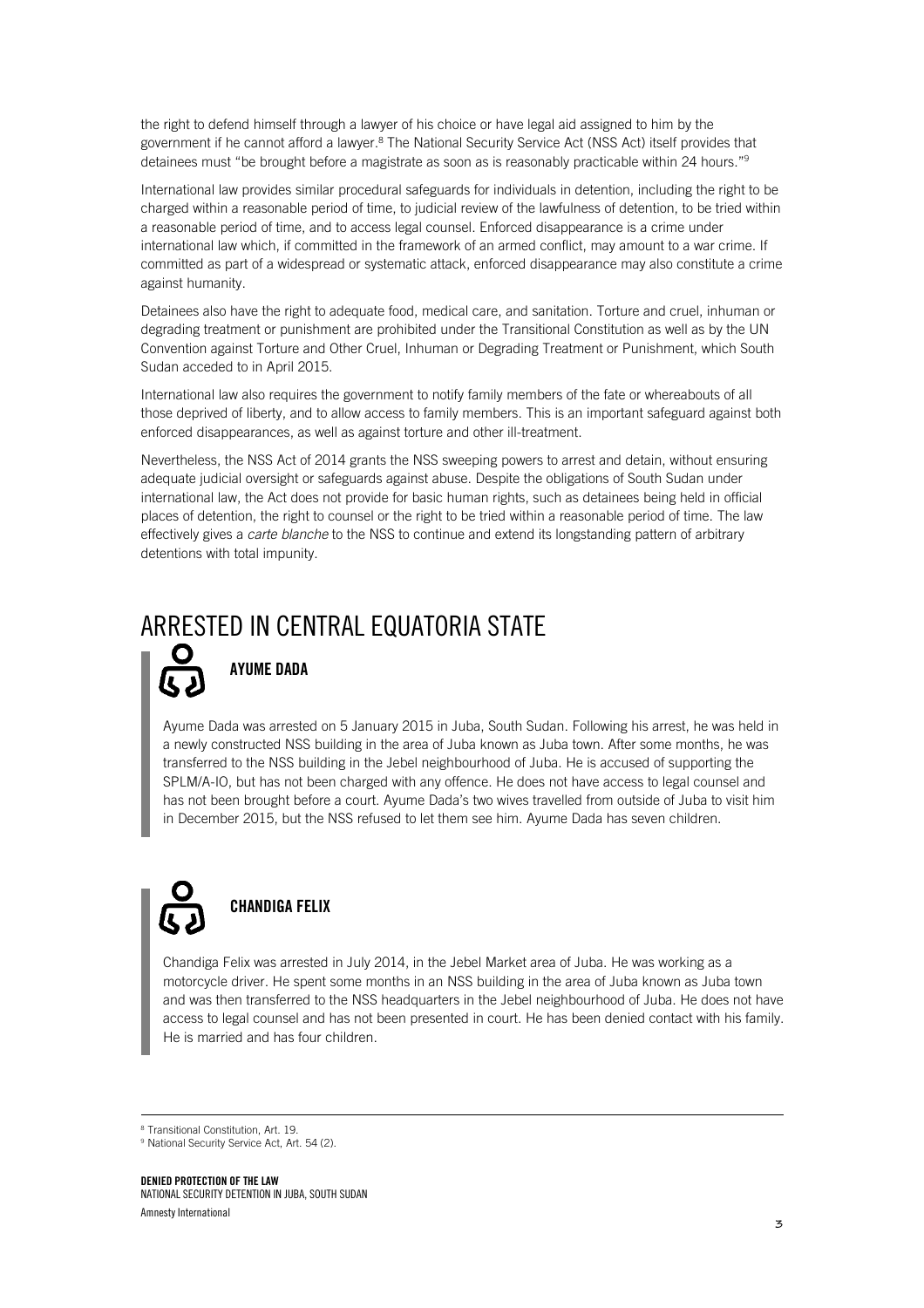## **LADO JAMES**

Lado James has spent close to two years in NSS detention. He is a soldier in South Sudan's national army. He was arrested in July 2014 in the Jebel Market area of Juba. He spent some months in an NSS building in the area of Juba known as Juba town and was then transferred to the NSS headquarters in the Jebel neighbourhood of Juba. He is accused of supporting the SPLM/A-IO, but has not been charged with any offence. He does not have access to legal counsel and has not been presented in court. His wife travelled from outside of Juba to visit him in December 2015, but the NSS refused to let her see him. Lado James has three children.

## **LEONZIO ANGOLE ONEK**

Leonzio Angole Onek was arrested on 7 December 2015 at around 4pm while driving from the University of Juba campus to his home in the University's faculty compound. NSS officers drove him to the NSS headquarters where he is currently being held. The NSS has not charged him or disclosed any reason for his prolonged arbitrary detention. Since his detention, the NSS has allowed him to periodically leave the detention facility to seek medical care in Juba. His condition, however, requires medical analysis and treatment that is unavailable in South Sudan. The NSS has not permitted him to leave the country to access this treatment.

Onek holds a PhD in biochemistry from Lancaster University in the United Kingdom. He has taught at the University of Juba since 2010 and was appointed Dean of the College of Applied and Industrial Sciences in 2014.



ł

#### **JOSEPH BANGASI BAKOSORO**

Joseph Bangasi Bakosoro, the former governor of Western Equatoria state, was detained on 22 December 2015 at around 3pm by the NSS. He had gone to the NSS headquarters in the Jebel neighbourhood of Juba after being summoned by the authorities. He has not been charged or presented in court. He has been denied access to a lawyer. He was initially denied access to his family, but since early March 2016, relatives have been allowed to visit him regularly.



According to media reports, Benjamin Taban, an evangelist working for Christian Outreach Ministries, was arrested at night on 30 October 2014 in Morobo.<sup>10</sup> Amnesty International was not able to independently verify this information.

<sup>10</sup> Radio Tamazuj, "Pastor abducted by gunmen in Morobo, Central Equatoria," 30 October 2014, available at https://radiotamazuj.org/en/article/pastor-abducted-gunmen-morobo-central-equatoria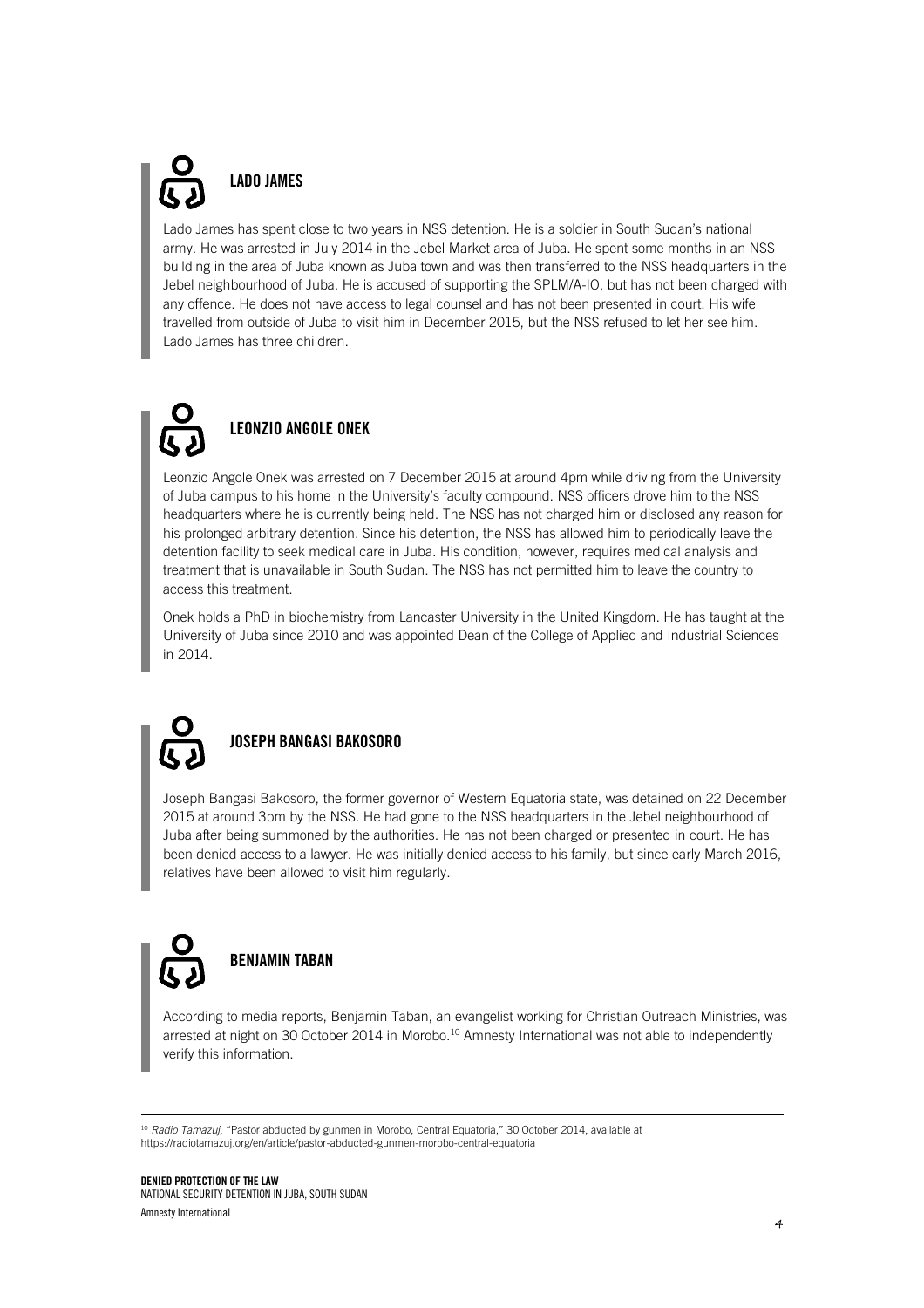## **SOKIRI FELIX WANI**

According to Human Rights Watch, NSS officers arrested Sokiri Felix Wani on 25 July in Kajo Keji. He is detained in the NSS headquarters in the Jebel neighbourhood. He is accused of supporting Alfred Ladu Gore, the deputy chairman of the SPLM/A-IO.<sup>11</sup> Amnesty International was not able to independently verify this information.



### **ALISON MOGGA TADEO**

According to Human Rights Watch, NSS officers arrested Alison Mogga Tadeo on 25 July in Kajo Keji. He is detained in the NSS headquarters in the Jebel neighbourhood and is accused of supporting Alfred Ladu Gore.<sup>12</sup> Amnesty International was not able to independently verify this information.

## **ALORO JOHN**

Aloro John is a businessman. He was arrested on 15 December 2015 in Juba and is detained at the NSS headquarters in the Jebel neighbourhood. According to information available to Amnesty International, his detention was prompted by a personal dispute. The NSS has not informed him of the reasons for his arrest, charged him or presented him in court. He has four children, ages 15, 12, 5 and 3. His wife recently travelled to Juba to visit him and went to the NSS headquarters four times over the course of a month. NSS officers acknowledged his presence in detention, but repeatedly refused for her to see him.



ł

### **MICHAEL SOKIRI**

Michael Sokiri was living in Juba and working at a bank. He travelled to Yei in January 2015 to visit his family, and was arrested one night while there. The NSS accused him of communicating with Alfred Ladu Gore, but has not charged him with any offence or presented him in court. He is in his mid-40s, is married and has three daughters. His family relied on his income to pay their school fees. For the past year, none of them have been able to attend school. Family members have tried to visit him on at least seven separate occasions. Each time, NSS agents told them that visits are not allowed. His family cannot afford to pay for a lawyer.

<sup>11</sup> Human Rights Watch, "South Sudan: Arbitrary Detention, Torture: Military, National Security Service Routinely Beat Detainees," 18 May 2015, available at https://www.hrw.org/news/2015/05/18/south-sudan-arbitrary-detention-torture

<sup>&</sup>lt;sup>12</sup> Human Rights Watch, "South Sudan: Arbitrary Detention, Torture: Military, National Security Service Routinely Beat Detainees," 18 May 2015, available at: https://www.hrw.org/news/2015/05/18/south-sudan-arbitrary-detention-torture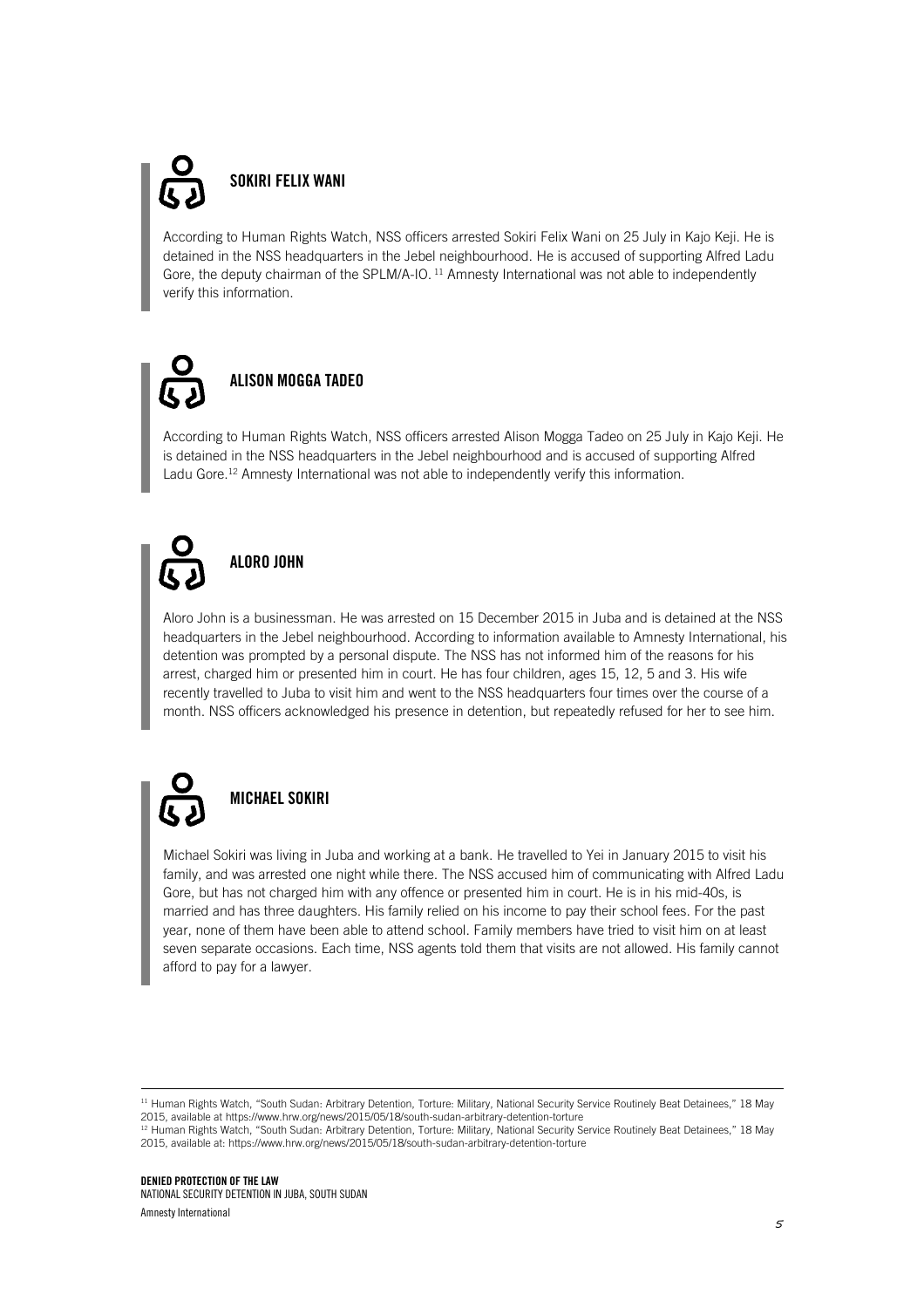### ARRESTED IN EASTERN EQUATORIA



#### **JOREM ESERU**

Jorem Eseru was arrested in Kapoeta, Eastern Equatoria state on 9 October 2014. He is a Ugandan national and was working with Kapoeta Development Initiative, a community-based non-governmental organization that works on education, health, water and sanitation, and food security. Following his arrest, NSS officers reportedly beat him on his hands and feet. According to information available to Amnesty International, his detention was prompted by a personal dispute. He has not been charged with any offence, provided with legal counsel, or presented in court. He is married and has a four year old daughter.



### **LOKOLONG JOSEPH**

Lokolong Joseph was arrested on 20 November 2015 in Ikotos and immediately transported to Juba. He was working as a civil servant with the Lopa/Lafon county administration. He is detained in the NSS building in the Jebel neighbourhood. NSS officers have allowed family to visit him on two occasions, but limited the visiting period to under fifteen minutes. No family members have seen him since June 2015 as NSS officers have, on multiple occasions, refused family visits, including from his wife. He has reportedly been beaten while in detention. Lokolong Joseph has three wives and 12 children ages 16 and under.

## ARRESTED IN WESTERN BAHR EL GHAZAL



#### **GEORGE LIVIO BAHARA**

George Livio Bahara was a journalist with the United Nations' Radio Miraya. The NSS arrested him in Wau on 22 August 2014 and then transported him to Juba on 24 August. He is detained in the NSS building in the Jebel neighbourhood. He is accused of supporting and being in contact with the SPLA-IO, but he has not been charged with any crime or appeared in court. NSS has denied requests from his lawyer to meet with him. He is 30 years old and a father of three children.



Justine Wanawila was working for the National Anti-Corruption Commission office in Wau. He is a former Catholic priest, but left the priesthood in 2011. On 23 August 2014, the NSS summoned him to their office in Wau. He was subsequently detained and transported to Juba where he is currently held at the NSS office in Jebel. His family members do not know the reason for his arrest or continued detention, but reported rumours are that he is accused of supporting the SPLM/A-IO. He has not been charged or presented in court. His family members have not tried to visit him, as they cannot afford to travel from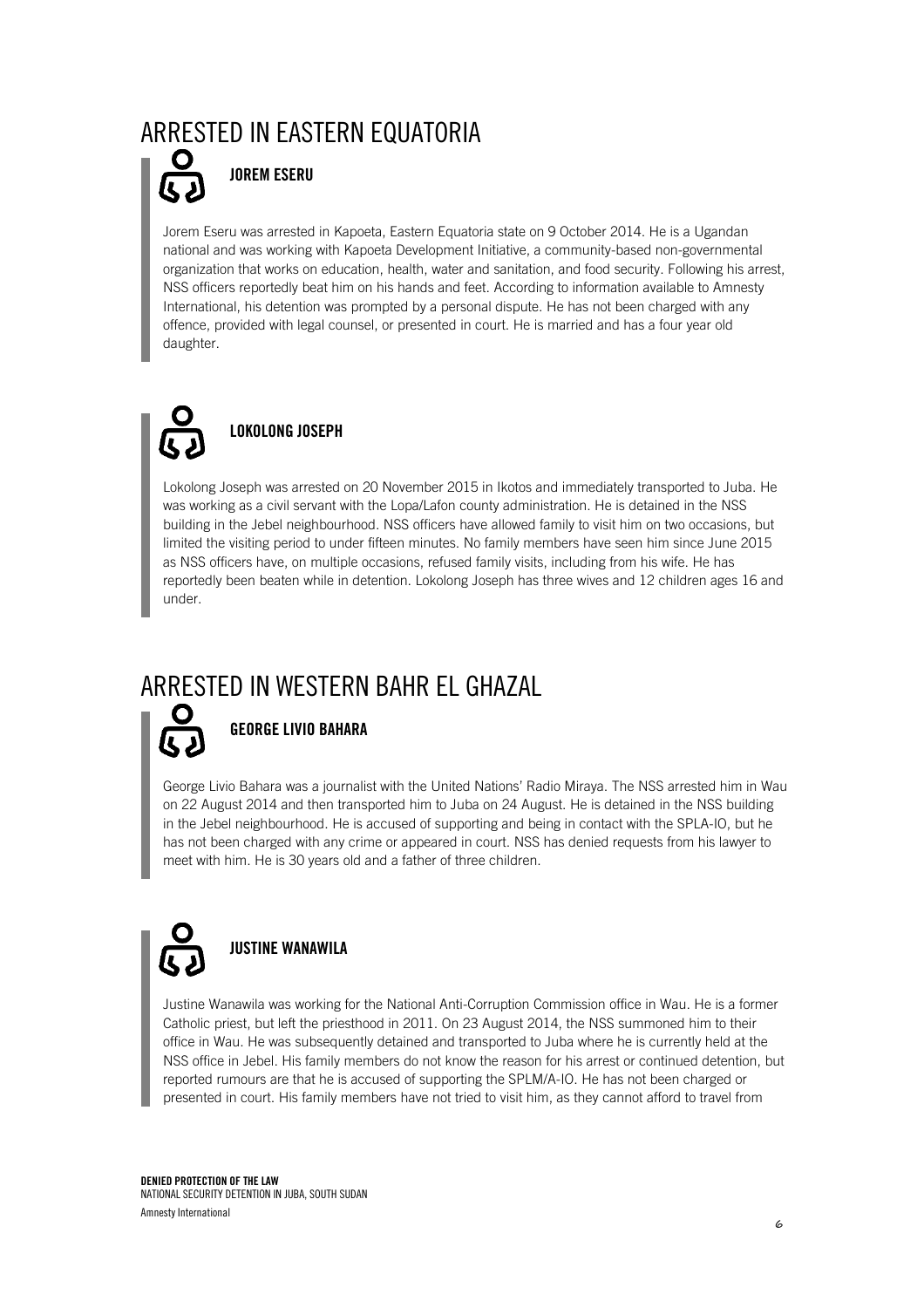Wau to Juba. Before being detained, he provided financial support to four of his sister's children, including paying their school fees. Wanawila is 47 years old.

## **MARTIN AUGUSTINO**

Martin Augustino worked as an administrator in the offices of the Catholic Diocese of Wau. On 23 August 2014, he received a phone call from the NSS summoning him to the NSS office in Wau. He went, was detained and then transported to Juba the next day. He is currently held in the NSS headquarters in Jebel. He is accused of mobilizing youth to join the SPLM/A-IO, but has not been charged or presented in court. NSS has granted him regular family visits. He is in his 40's and has five children. His youngest daughter was born while he was in detention.

### ARRESTED IN WESTERN EQUATORIA



**JUSTIN YASIR**

Justin Yasir is a 34 year old businessman and electrician who was living in Yambio. He was arrested at the end of December 2015 at his house. A few days later, he was taken to Juba. He is detained in the NSS headquarters in Jebel. He has not been informed of the reasons for his arrest, charged or presented in court.

## ADDITIONAL DETAINEES

Amnesty International has confirmed, through multiple reliable sources, the continued detention of the following 19 men in the NSS building in the Jebel neighbourhood.

- Andria Baambe
- Angelo Banaveso
- Daniel Bakumba
- Davide Peter
- Eli Duku Nimaya
- Emilio Paul
- Gwagbwe Christopher
- John Mboliako
- Joseph Ngec
- Justine Peter
- Kennedy Kenyi

**DENIED PROTECTION OF THE LAW** NATIONAL SECURITY DETENTION IN JUBA, SOUTH SUDAN Amnesty International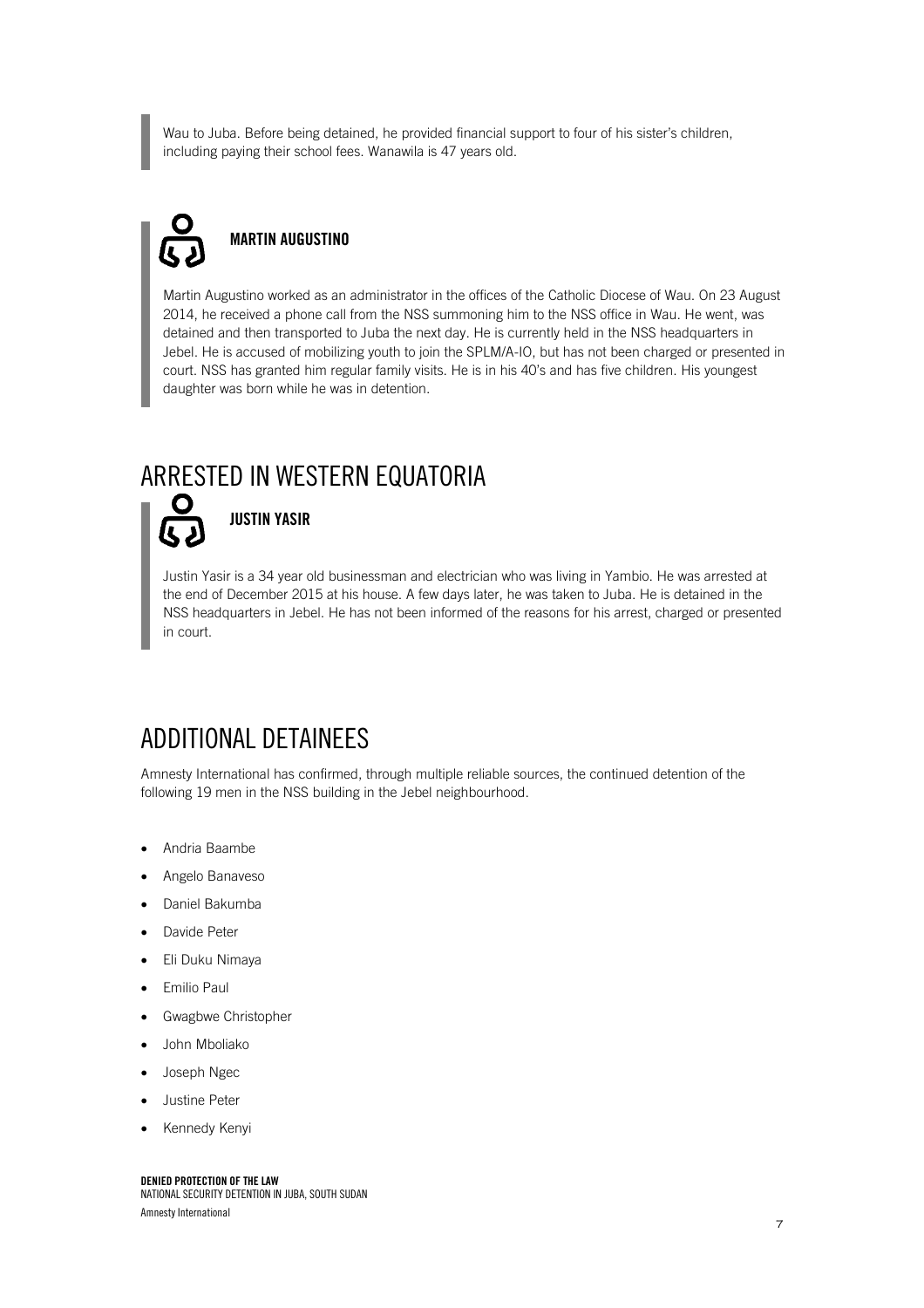- Loreom Joseph Logie
- Mike Tyson
- Ochaya Godfrey Saverio
- Ocitti Richard Okumu
- Otihu Lawrence
- Paul Baba
- Richard Otti
- Tartisio Oshini

## CONCLUSION AND RECOMMENDATIONS

The Agreement on the Resolution of the Crisis in South Sudan (ARCSS), signed by the parties to the conflict and other stakeholders in August 2015, requires the parties to "ensure the immediate and unconditional release of […] all those detained in connection with the conflict."<sup>13</sup> Despite this provision, these 35 detainees have remained in detention. In early April 2016, as members of the SPLM/A-IO returned to Juba ahead of the formation of the Transitional Government of National Unity (TGoNU) provided for in the peace agreement, media reports indicated a surge of new detentions by the Government of South Sudan, in Juba and elsewhere in the country, because of their perceived political affiliation. <sup>14</sup> Amnesty International believes that in the second week of April, NSS officers detained dozens of additional men and women in the NSS headquarters in the Jebel neighborhood of Juba.

Regardless of the status of implementation of the peace agreement or the allegations against these men, the South Sudanese government must end this practice of arbitrary detention. The NSS should immediately and unconditionally release from detention all individuals who have not been charged, or charge them with a recognizable offence and bring them before a competent civilian judicial authority. Any detainee charged with an offence should immediately be transferred to a lawful place of detention, allowed to receive visits from family members and access to legal counsel. They should also be provided with independent medical assistance.

The government should initiate prompt, effective and impartial investigations into NSS detention practices, including enforced disappearances, torture or other cruel, inhuman or degrading treatment or punishment. The government should bring all those suspected of criminal responsibility to justice in open, accessible civilian courts and in fair trials without recourse to the death penalty. The government should immediately suspend military and civilian officials against whom there is credible information that they may have committed crimes under international law or human rights violations, until those allegations can be independently and impartially investigated.

Though conducting investigations and holding those suspected of criminal responsibility accountable is the primary responsibility of the Government of South Sudan, it has so far failed to demonstrate a willingness to discharge this obligation. It is therefore critical that the African Union Commission quickly establishes the Hybrid Court for South Sudan (HCSS) provided for in the August 2015 peace agreement. The HCSS should ensure that its investigations include arbitrary detention, enforced disappearances, torture and other crimes under international law.

Once formed, the Transitional Government of National Unity (TGONU) should quickly establish the Commission for Truth, Reconciliation and Healing (CTRH) and the Compensation and Reparations Authority (CRA), also provided for in the August 2015 peace agreement. Once established, both institutions should

http://www.imecsouthsudan.com/full\_agreement.php

<sup>&</sup>lt;sup>13</sup> Agreement on the Resolution of the Crisis in South Sudan (ARCSS), Chapter II, Art. 1.10, available at:

<sup>14</sup> According to *Sudan Tribune*, at least 16 members of the SPLM-IO's media team were arrested in Juba. *Sudan Tribune,* "SPLM-IO deputy chairman, Alfred Ladu, arrives in Juba," 12 April 2016. *Radio Tamazuj*, "Mass arrests in South Sudan's Northern Bahr el Ghazal state," 12 April 2016, available at https://radiotamazuj.org/en/article/mass-arrests-south-sudans-northern-bahr-el-ghazal-state